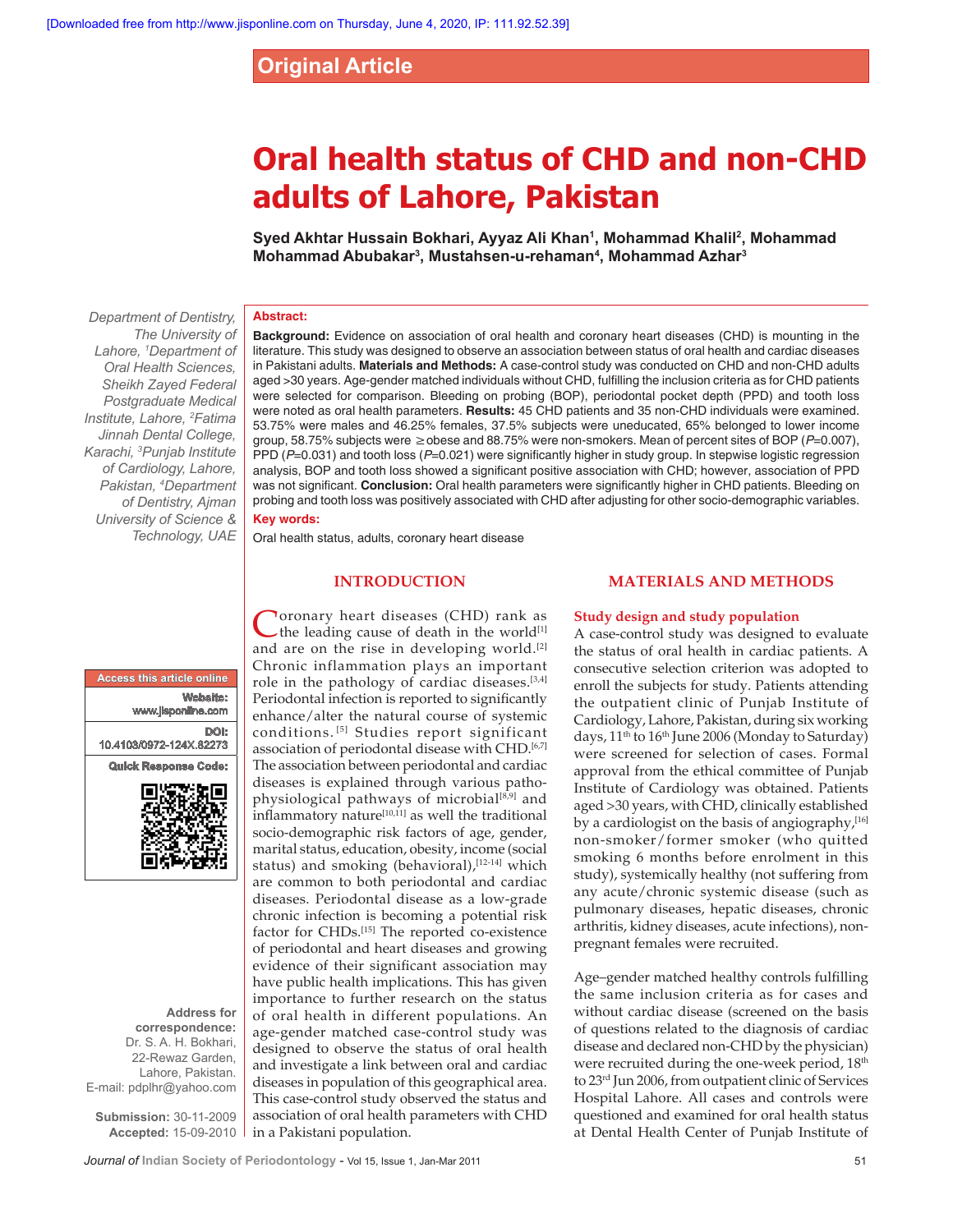Bokhari, *et al*.: Oral health status of CHD patients

Cardiology, Lahore. Socio-demographic factors of age (years), gender (male, females), marital status (unmarried, married), education (un-educated, Secondary, Graduate), income (Low, middle/high), smoking (nonsmokers/former-smokers) and obesity (Body Mass Index, BMI in kg/m<sup>2</sup>) were noted. An informed written consent of the subjects was obtained at recruitment.

#### **Measurement of oral health status**

Oral health status was noted through periodontal parameters of bleeding on probing (BOP) and periodontal pocket depth (PPD) and tooth loss. Bleeding on probing and PPD was measured using the Michigan O probe with William markings at levels of 1–3, 5, 7–10 mm (Pak made). Mesial, mid and distal sites of buccal and palatal/lingual surfaces of all present teeth excluding the third molars were examined for BOP that was noted within 30 s of probing.<sup>[17]</sup> BOP score was calculated in percentage by dividing the numbers of sites with gingival bleeding by the total number of sites examined and multiplied by 100. Periodontal pocket depth<sup>[18]</sup> was recorded to the long axis of the tooth, at mesial, mid and distal sites of buccal surfaces and palatal/lingual surfaces. Mean pocket depth was calculated by adding the pocket depths of all sites and divided by the total number of sites examined. Numbers of teeth missing in the mouth were noted. Periodontal examination was performed by a single examiner (Bokhari).

Statistical significance of association between/among study variables was analyzed through chi-square test, student's *t*-test, non-parametric tests of significance and logistic regression analysis using the SPSS version 11.5.

# **RESULTS**

#### **Socio-demographic data of study subjects**

Forty five cases and thirty five controls fulfilling the inclusion criteria were examined in this study. Mean age of the subjects was 41.08±5.99 years. Study group had mean age of 41.67±5.11 years and controls were 40.31±6.96 years old. Educationally, 30 (37.5%) were uneducated; 29 (36.25%) had secondary and 21(26.25%) graduate/higher education. Economically, 84.44% of cases and 40.00% of controls were from lower income group. Seventy one (88.75%) subjects were non-smokers and 11.25% former smokers; 33 (41.25%) subjects were observed with BMI of ≤desirable and 47 (58.75%) in ≥obese categories. All sociodemographic characteristics except income showed no statistical significant difference between the cases and controls [Table 1].

## **Status of oral health parameters in study subjects**

Table 2 presents data of BOP, PPD and tooth loss. Cardiac patients had significantly more sites with BOP, higher levels of PPD and higher tooth loss. Mean of percent sites of BOP was 53.66±18.237% in cardiac patients and 41.91±24.00% in controls that was significant (*P*=0.007). Mean PPD was 2.22±0.83 mm in cases and 1.94±0.75 mm in controls with *P*=0.031. Mean tooth loss was significantly higher (*P*=0.021) in cardiac patients  $(3.96\pm3.23)$  than in controls  $(2.40\pm3.05)$ . Subjects with BOP ≥20% were 43 (95.55%) in cases and 27 (77.14%) in controls, which was statistically significant (*P*=0.018) between groups.

#### **Oral health parameters and socio-demographic variables**

Table 3 shows an association of BOP, PPD and tooth loss with

| Cases (CHD)<br><b>Controls (Non-</b><br>No (% age)<br>CHD) No (% age)<br>45 (56.25)<br>35 (43.75)<br>$41.67 + 5.112$<br>$40.31 + 6.965$<br>23 (51.11)<br>18 (51.42)<br>22 (48.88)<br>17 (48.57) | P-value*<br>0.062<br>0.041 |
|-------------------------------------------------------------------------------------------------------------------------------------------------------------------------------------------------|----------------------------|
|                                                                                                                                                                                                 |                            |
|                                                                                                                                                                                                 |                            |
|                                                                                                                                                                                                 |                            |
|                                                                                                                                                                                                 |                            |
|                                                                                                                                                                                                 |                            |
|                                                                                                                                                                                                 |                            |
|                                                                                                                                                                                                 |                            |
|                                                                                                                                                                                                 |                            |
| 26 (57.77)<br>17 (48.57)                                                                                                                                                                        | 0.542                      |
| 19 (42.22)<br>18 (51.42)                                                                                                                                                                        |                            |
|                                                                                                                                                                                                 |                            |
| 18 (40.00)<br>12 (34.28)                                                                                                                                                                        | 0.183                      |
| 18 (40.00)<br>11 (31.42)                                                                                                                                                                        |                            |
| 9(20.00)<br>12 (34.28)                                                                                                                                                                          |                            |
|                                                                                                                                                                                                 |                            |
| 14 (40.00)<br>38 (84.44)                                                                                                                                                                        | < 0.001                    |
| 21 (60.00)<br>7(15.55)                                                                                                                                                                          |                            |
|                                                                                                                                                                                                 |                            |
| 31 (88.57)<br>40 (88.88)                                                                                                                                                                        | 0.61                       |
| 5(11.12)<br>4 (11.42)                                                                                                                                                                           |                            |
|                                                                                                                                                                                                 |                            |
| 18 (40.00)<br>15 (42.85)                                                                                                                                                                        | 0.449                      |
| 20 (57.14)<br>27 (60.00)                                                                                                                                                                        |                            |
| *Chi-sq test, significance level P ≤ 0.050                                                                                                                                                      |                            |

#### **Table 2: BOP, PPD and tooth loss in cases and Controls**

| <b>Variables</b>        | Cases (CHD)<br>$N=45$    | <b>Controls</b><br>(Non-CHD)<br>$N = 35$ | P-value/or<br>(CI) |
|-------------------------|--------------------------|------------------------------------------|--------------------|
| BOP (Mean $\pm$ SD)     | 53.66±18.237 41.91±24.00 |                                          | $0.007*$           |
| PPD (Mean±SD)           | $2.22 \pm 0.838$         | $1.94 \pm 0.757$                         | $0.031*$           |
| Tooth loss (Mean±SD)    | $3.96 \pm 3.233$         | $2.40 \pm 3.051$                         | $0.021*$           |
| Number of subjects with | 43 (95.55%)              | 27 (77.14%)                              | $0.018**6.37$      |
| $BOP \geq 20\%$         |                          |                                          | $(1.258 - 32.271)$ |

\**t*-test, \*\*Chi-sq test, Significance level *P*≤0.05

#### **Table 3: Association of BOP, PPD and tooth loss with socio-demographic variables**

| Variable           | <b>BOP</b>           | <b>PPD</b>         | <b>Tooth loss</b> |
|--------------------|----------------------|--------------------|-------------------|
|                    | (Mean $\pm$ SD)      | (Mean±SD)          | (Mean±SD)         |
| Age cohorts        |                      |                    |                   |
| $31-40$ years      | $50.91 \pm 23.11$    | $2.01 \pm 0.757$   | $3.15 \pm 3.135$  |
| $41 - 50$ years    | 46.00±48.52          | $2.19 + 0.863$     | $3.41 \pm 3.362$  |
| Gender             |                      |                    |                   |
| Male               | 45.87±20.953         | $2.13 \pm 0.755$   | $2.91 \pm 3.04$   |
| Female             | 51.60+22.268         | $2.07 + 0.880$     | $3.70 + 3.423$    |
| Educational status |                      |                    |                   |
| Uneducated         | $51.30 + 19.868$     | $2.16+0.778$       | $4.17 \pm 3.435$  |
| Educated           | 44.83±23.08          | $2.00+0.874$       | $2.89 + 3.038$    |
| Income             |                      |                    |                   |
| ≤10000             | $51.93 \pm 22.858^*$ | $2.24 \pm 0.763$ * | $3.92 \pm 3.054*$ |
| >10000             | 42.18±17.811         | $1.84 \pm 0.845$   | $2.07 \pm 3.254$  |
| Smoking            |                      |                    |                   |
| Non-smoker         | 49.83+21.675         | $2.14 \pm 0.802$   | $3.18 \pm 3.173$  |
| Former smoker      | 38.22±19.30          | $1.78 + 0.854$     | $4.00 + 3.775$    |
| BMI                |                      |                    |                   |
| $\leq$ Desirable   | 43.06±20.85*         | $1.97 \pm 0.883$   | $3.12 \pm 2.924$  |
| $\geq$ Obese       | 52.35+21.542         | $2.19+0.751$       | $3.38 + 3.455$    |

\**t*-test, \*Significance level P≤0.05

sociodemographic variables. Bleeding on probing was higher in lower-age group (31–40 years), females, uneducated subjects, lower income group, non-smokers and obese/very obese subjects. PPD was higher in male gender and those with higher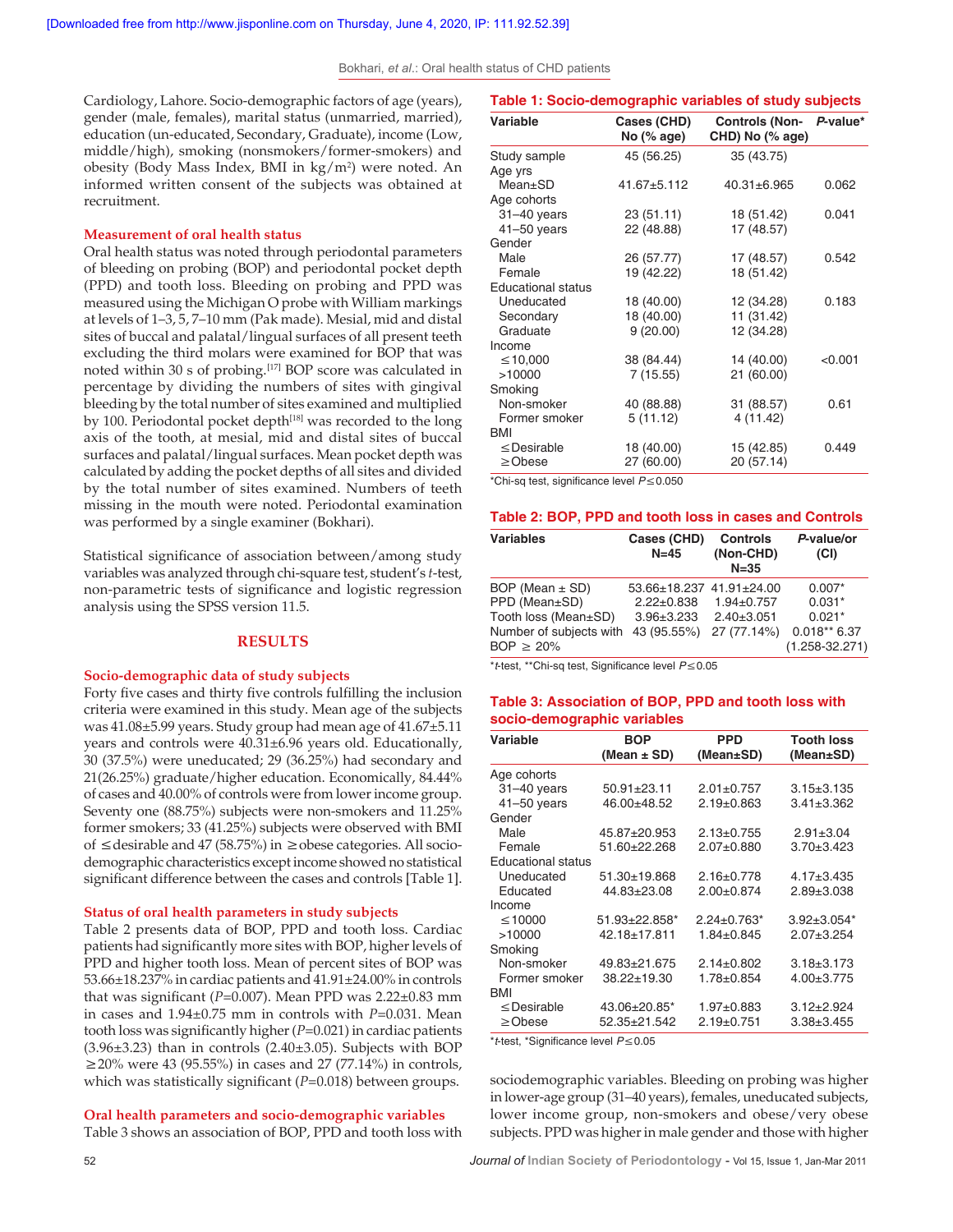age, no education, low income, non-smoking and with obesity. Older subjects with female dominance, and with no-education, low income, former smoking and obesity showed higher tooth loss. A statistical significance (*P*<0.05) was observed for BOP, PPD and tooth loss with income only.

#### **Statistical analysis of oral health parameters**

Stepwise logistic regression was fitted with cases (cardiac patients) as dependant variable and BOP, PPD, tooth loss, and socio-demographic factors as independent variables. The model was significant at step 5 with  $\chi^2$  (Chi-square) 13.910 (*P<*0.001). BOP and tooth loss were found to be significant with *P*<0.012 and *P*<0.011, respectively, whereas PPD was non-significant. The odds ratios for BOP and tooth loss were found as 1.027 (CI=1.006–1.049) and 1.22 (CI=1.047–1.422) respectively. Among the socio-demographic factors; male gender, income and smoking were significantly associated with cardiac patients (*P*<0.050). Males with low income showed moderate association of BOP and mild association of tooth loss and no association of PPD to increased likelihood of having CHD.

#### **DISCUSSION**

This is the first study to report status of oral health in cardiac patients from Pakistan. Pakistanis are part of an ethnic group which suffers from the highest prevalence rates of CHD and CHD manifests at a younger age with a significant narrowing of the sex difference.<sup>[19]</sup> Common risk factors for CHD observed in a Pakistani study were cigarette smoking (43.07%), hypertension (28.61%), diabetes mellitus (22.59%) and family history (13.85%).<sup>[20]</sup>

Possible confounding factors such as diabetes and smoking that could bias the association of oral health and cardiac diseases were excluded from the study. Non-modifiable sociodemographic characteristics noted in this study were age, gender, education, income, obesity and non/former-smoking. Increasing age, smoking, social status is potential confounding factors common to both periodontal and cardiac diseases.<sup>[14,21]</sup> Age and income were significantly associated with cardiac patients in this study. This study is comparable to other casecontrol studies<sup>[12,22-24]</sup> for matching of socio-demographic factors in cases and controls.

We used two clinical parameters (BOP and PPD) of periodontal diseases and tooth loss to observe the association of oral health to CHD. Periodontal parameters of BOP and PPD were observed as percentage of positive sites of bleeding and mean of PPD, which have been used by other studies<sup>[25,26]</sup> for evaluation of periodontal association with CHD. Oral health parameters of BOP, PPD and tooth loss has been observed higher in the cases as compared to controls in this study. Higher BOP in cardiac patients reflects poor oral health and more active periodontal disease as compared to controls. The subjects, with higher tooth loss were 1.22 times and with more gingival bleeding 1.027 times, had more chance to have cardiac diseases. These oral health parameters showed a positive association to lower age group (31–40 years), females, illiteracy, low income, and former smoking. BOP, PPD and tooth loss were related to obesity. BOP, PPD and tooth loss were significantly associated with cardiac disease independent of other sociodemographic factors. The higher prevalence of tooth loss and

levels of periodontal parameters observed in this study may be supported and explained for significant association to CHD by similar studies<sup>[18,23]</sup> and are in agreement with other casecontrol studies on the association of periodontal and cardiac diseases.[27,28]

Tooth loss is marker of past dental caries/periodontal diseases; the reported<sup>[29]</sup> higher tooth loss but low levels of periodontal disease in females correspond with our findings in the case group. However, PPD was higher in female controls in our study. Association of severity of periodontal disease and less number of present teeth with CHD independently of other factors as observed in this study is reported by other studies.[29-32] The studies show higher frequency of bleeding increase periodontal disease progression. This case-control study may have limitations of small sample size, undocumented history of past periodontal treatment, reason for tooth extractions and changes in lifestyle-related factors; therefore, the relationship between periodontal disease and CHD observed here may not be interpreted as causal.

In summary poor oral health (periodontal disease and tooth loss) were significantly higher in cardiac patients than controls and were statistically associated with CHD independent of confounding factors. Socio-demographic risk factors of age, gender, education, income, obesity and smoking were associated with periodontal parameters and cardiac disease. Keeping in view the limitations of study, mentioned above, further longitudinal studies are warranted from this Asian region to reveal the status and association of oral health with CHD.

#### **REFERENCES**

- 1. Available from: http://www.who.int/healthinfo/global\_ burden\_disease/GBD\_report\_2004update\_part2.pdf [last cited on 2009 Nov 12].
- 2. Boutayeb A, Boutayeb S. The burden of non communicable diseases in developing countries. Int J Equity Health 2005;4:2-6
- 3. Glurich I, Grossi S, Albini B, Ho A, Shah R, Zeid M, *et al*. Systemic inflammation in cardiovascular and periodontal disease: Comparative study. Clin Diagn Lab Immunol 2002;9:425-32
- 4. Danish J, Whincup P, Walker M, Lennon L, Thomson A, Appleby A, *et al*. Low grade inflammation and coronary heart disease: Prospective study and updated meta-analysis. BMJ 2000;321:199-204
- 5. Mealey BL. Influence of periodontal infections on systemic health. Periodontol 2000 1999;21:197-209.
- 6. Beck JD, Eke P, Heiss G, Madianos P, Couper D, Lin D, *et al*. Periodontal disease and coronary heart disease: A reappraisal of the exposure. Circulation 2005;112:19-24.
- 7. Fowler EB, Breault LG, Cuenin MF. Periodontal disease and its association with systemic disease. Mil Med 2001;166:85-9.
- 8. O'Connor S, Taylor C, Campbell LA, Epstein S, Libby P. Potential infectious etiologies of atherosclerosis: A multifactorial perspective. Emerg Infect Dis 2001;7:780-7.
- 9. Kuramitsu HK, Qi M, Kang IC, Chen W. Role for periodontal bacteria in cardiovascular diseases. Ann Periodontol 2001;6:41-7.
- Ebersole JL, Cappelli D. Acute-phase reactants in infections and inflammatory diseases. J Periodontol 2000;23:19-49.
- 11. Slade GD, Offenbacher S, Beck JD, Heiss G, Pankow JS. Acutephase inflammatory response to periodontal disease in the US population. J Dent Res 2000;79:49-57.
- 12. Mattila KJ, Asikainen S, Wolf J, Jousimies-Somer H, Valtonen V, Nieminen M. Age, dental infections, and coronary heart disease.